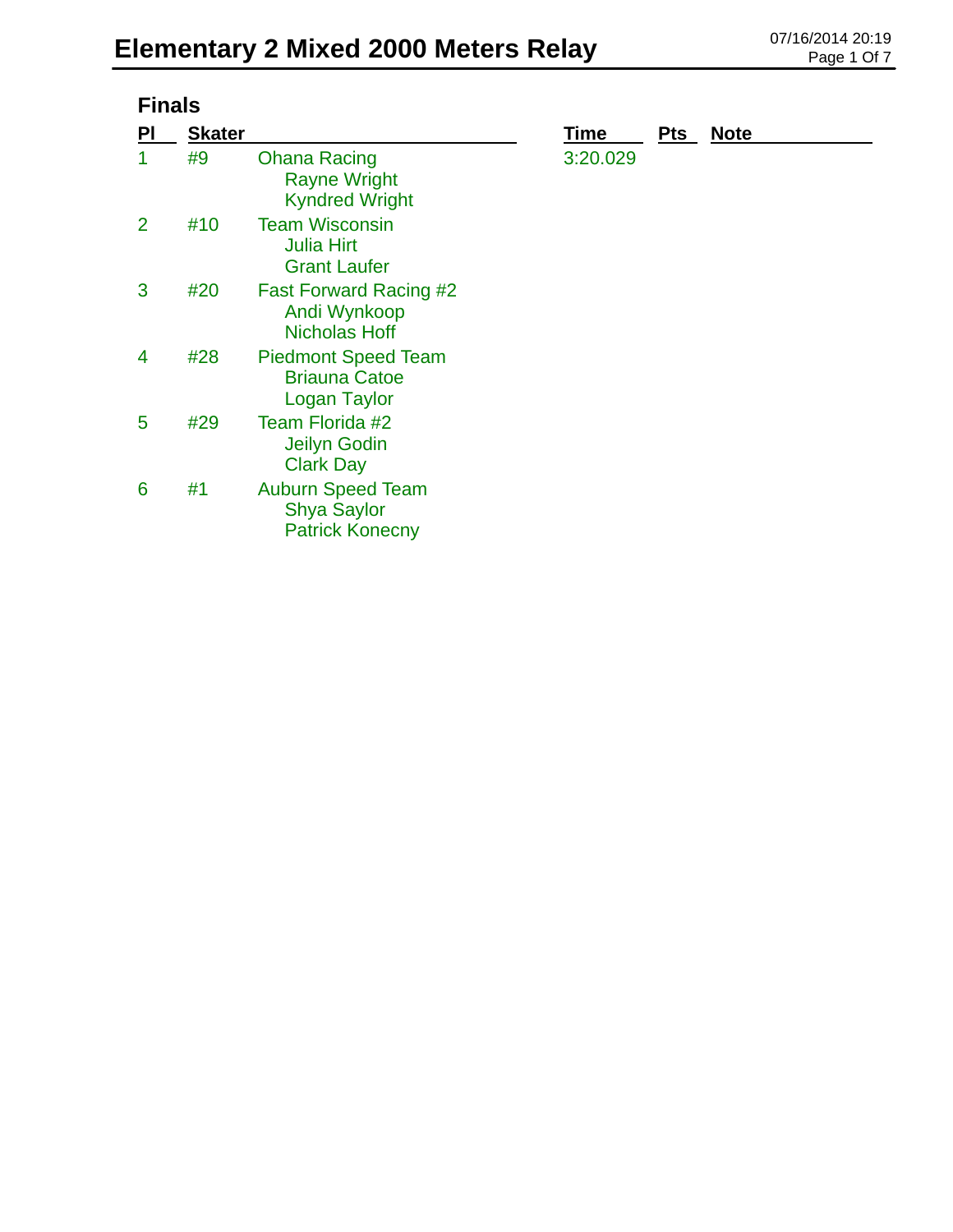# Elementary 2 Mixed 2000 Meters Relay 07/16/2014 20:19

| Heat #1        |               |                                                                                 |          |     |                |  |
|----------------|---------------|---------------------------------------------------------------------------------|----------|-----|----------------|--|
| PI             | <b>Skater</b> |                                                                                 | Time     | Pts | <b>Note</b>    |  |
| 1              | #1            | <b>Auburn Speed Team</b><br><b>Shya Saylor</b><br><b>Patrick Konecny</b>        | 3:33.693 |     | A <sub>1</sub> |  |
| $\overline{2}$ | #4            | Piedmont Speed Team #2<br><b>Heather Jimenez</b><br><b>Waylon Luckett</b>       |          |     | H <sub>2</sub> |  |
| 3              | #5            | Southern Speed #3<br><b>Jayden Watts</b><br><b>Zander Mills</b>                 |          |     | C <sub>3</sub> |  |
| 4              | #2            | <b>Team United</b><br><b>Navah Saiz</b><br><b>Nate Cassube</b>                  |          |     | E <sub>1</sub> |  |
| 5              | #7            | <b>Great Skate Wolverines #4</b><br>Alex Dobson-Honablue<br><b>Danica Swetz</b> |          |     | F4             |  |
| 6              | #3            | Champions Inline Racing #2<br>Angela Luna<br><b>Trent Wright</b>                |          |     | D <sub>2</sub> |  |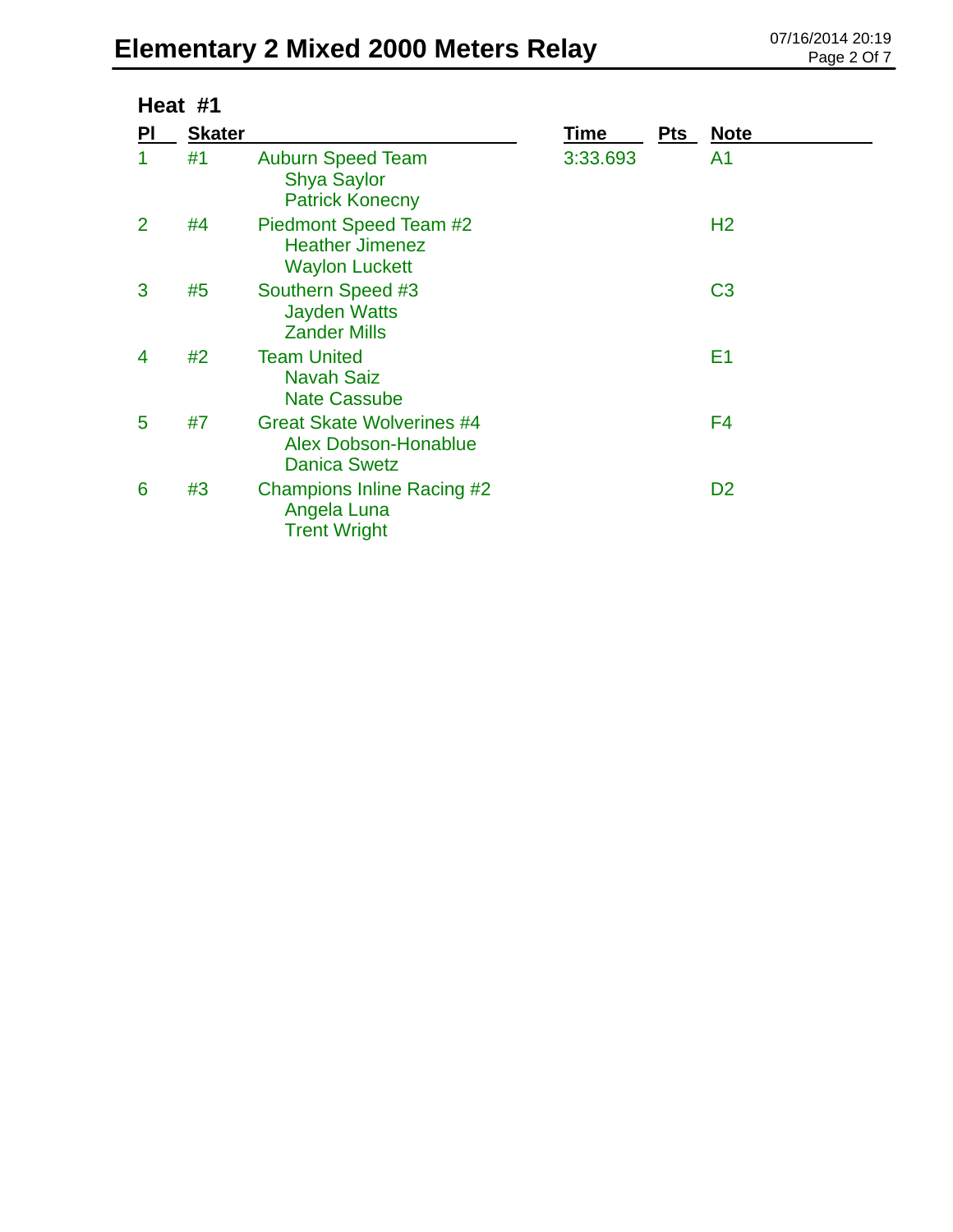# Elementary 2 Mixed 2000 Meters Relay **DELEMENTER 20:19** D7/16/2014 20:19

| Heat #2        |               |                                                                           |          |     |                  |  |
|----------------|---------------|---------------------------------------------------------------------------|----------|-----|------------------|--|
| PI             | <b>Skater</b> |                                                                           | Time     | Pts | <u>Note</u>      |  |
|                | #10           | <b>Team Wisconsin</b><br><b>Julia Hirt</b><br><b>Grant Laufer</b>         | 3:28.352 |     | F1               |  |
| $\overline{2}$ | #9            | <b>Ohana Racing</b><br><b>Rayne Wright</b><br><b>Kyndred Wright</b>       |          |     | <b>B1</b>        |  |
| 3              | #11           | Pattison's Team Extreme #2<br><b>Sidra Reich</b><br><b>Isaiah Watkins</b> |          |     | A2               |  |
| 4              | #14           | Omni Speed Team #3<br><b>Charlotte Rose</b><br><b>Luke Sutton</b>         |          |     | H <sub>3</sub>   |  |
| 5              | #13           | <b>Texas Speed Club #3</b><br><b>Trey Tinsley</b><br><b>Carlee Abney</b>  |          |     | D <sub>3</sub>   |  |
| DQ             | #12           | Peak Racing #2<br><b>Shawnee Phillips</b><br><b>Nathan Rodaway</b>        |          |     | <b>Distanced</b> |  |
|                | 44 E          | <del>Team FAST #4</del><br><b>Craig Walker</b><br><b>Tara Fletcher</b>    |          |     | ◠                |  |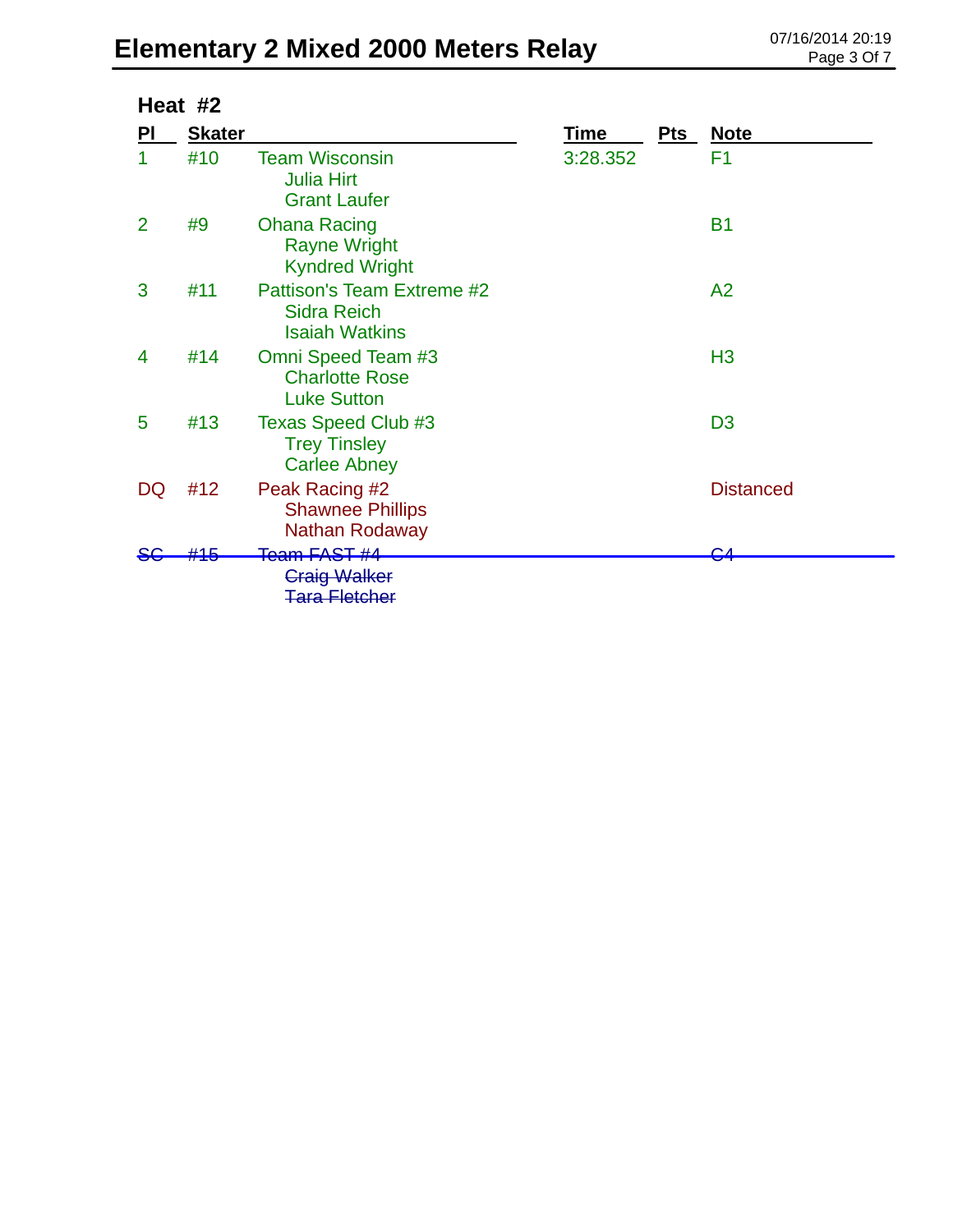### Elementary 2 Mixed 2000 Meters Relay 07/16/2014 20:19

|                | Heat #3       |                                                                                 |             |     |                  |
|----------------|---------------|---------------------------------------------------------------------------------|-------------|-----|------------------|
| PI             | <b>Skater</b> |                                                                                 | <b>Time</b> | Pts | <b>Note</b>      |
|                | #21           | <b>Great Skate Wolverines #2</b><br><b>Emmanuel Hazard</b><br>Arizona Desappio  | 3:32.634    |     | F <sub>2</sub>   |
| $\overline{2}$ | #20           | <b>Fast Forward Racing #2</b><br>Andi Wynkoop<br><b>Nicholas Hoff</b>           |             |     | <b>B2</b>        |
| 3              | #18           | <b>Stardust</b><br><b>Ayden Glover</b><br><b>Serena Glover</b>                  |             |     | C <sub>1</sub>   |
| 4              | #6            | <b>Fast Forward Racing #4</b><br><b>Peyton Kendall</b><br><b>Noah Whitney</b>   |             |     | <b>B4</b>        |
| 5              | #19           | <b>Roller King Speed</b><br><b>Brianna Hampton</b><br><b>Wesley Apgar</b>       |             |     | G <sub>1</sub>   |
| DQ             | #23           | Team United #3<br><b>Delilah Sherbin</b><br><b>Donovan Graves</b>               |             |     | <b>Distanced</b> |
|                | #25           | Team Fusion #4<br>McKenna Smallwood<br><b>Ashton Alfred</b>                     |             |     | <u>ци</u>        |
|                |               | Pattison's Inline Racing #3<br><b>Makenzie Ritchie</b><br><b>Trevor Dorman</b>  |             |     | <del>АЗ</del>    |
|                |               | <del>Texas Speed Club #4</del><br><b>Bryce Limbacher</b><br><b>Carlee Abney</b> |             |     | ₽4               |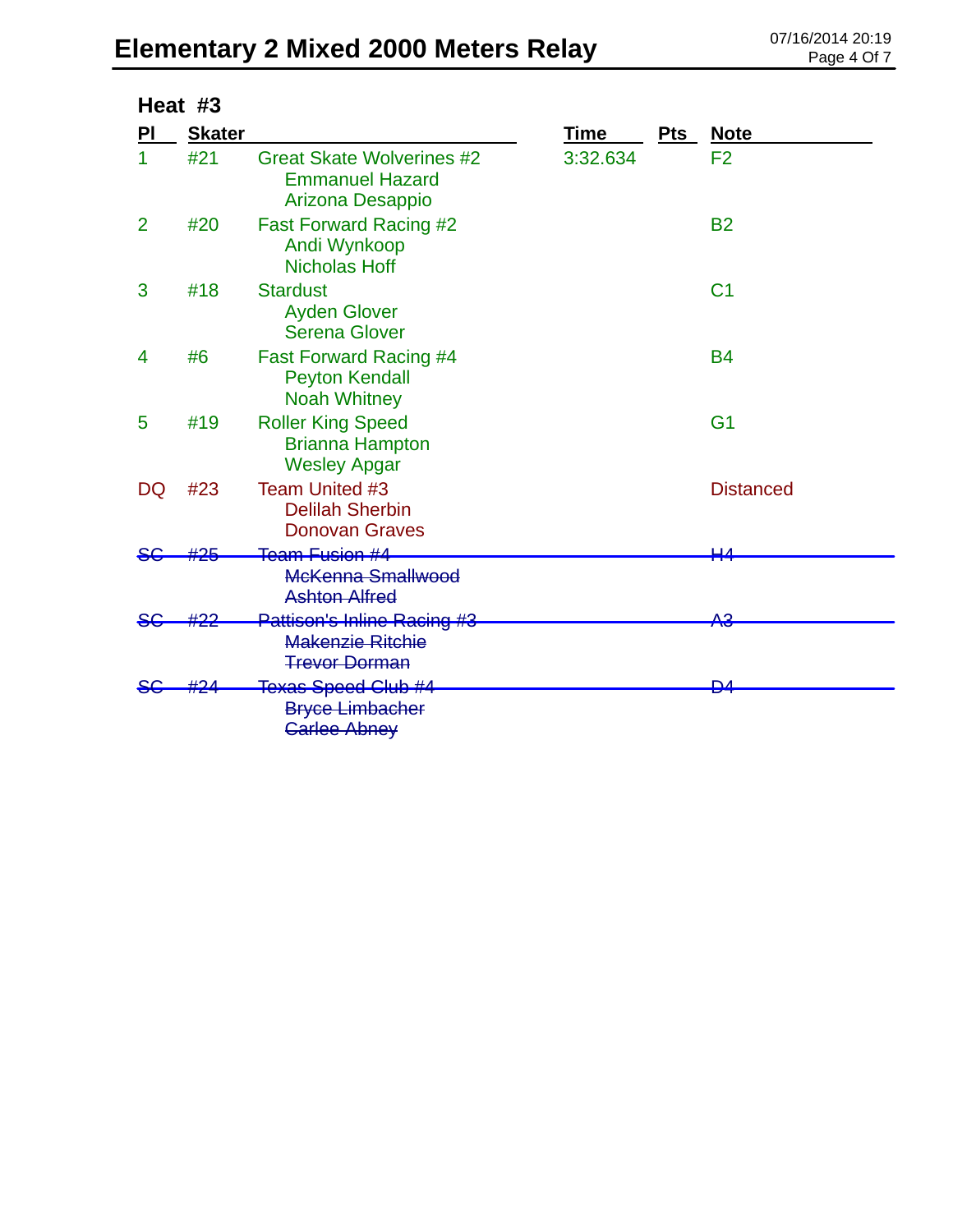# Elementary 2 Mixed 2000 Meters Relay **DELEMENTER 20:19** D7/16/2014 20:19

| Heat #4        |               |                                                                             |          |     |                |
|----------------|---------------|-----------------------------------------------------------------------------|----------|-----|----------------|
| PI             | <b>Skater</b> |                                                                             | Time     | Pts | <u>Note</u>    |
|                | #28           | <b>Piedmont Speed Team</b><br><b>Briauna Catoe</b><br><b>Logan Taylor</b>   | 3:29.170 |     | H1             |
| $\overline{2}$ | #29           | Team Florida #2<br>Jeilyn Godin<br><b>Clark Day</b>                         |          |     | C <sub>2</sub> |
| 3              | #32           | Pattison's Team Extreme #4<br><b>Chase Anderson</b><br><b>Marcus Howard</b> |          |     | A4             |
| 4              | #30           | Ohana Racing #3<br><b>Hannah Haring</b><br><b>Dayton Ristine</b>            |          |     | <b>B3</b>      |
| 5              | #31           | <b>Team Roller Dome #3</b><br>David Myer<br><b>Jessica Murphy</b>           |          |     | F <sub>3</sub> |
|                | #27           | <b>Texas Speed Club</b><br><b>Henry Saltmarsh</b><br>Eshita Sangani         |          |     | D1             |
|                |               |                                                                             |          |     | ⊑⊿             |
|                |               | Peak Racing #4<br>Sile Thurlby<br><b>Kaiden Woods</b>                       |          |     |                |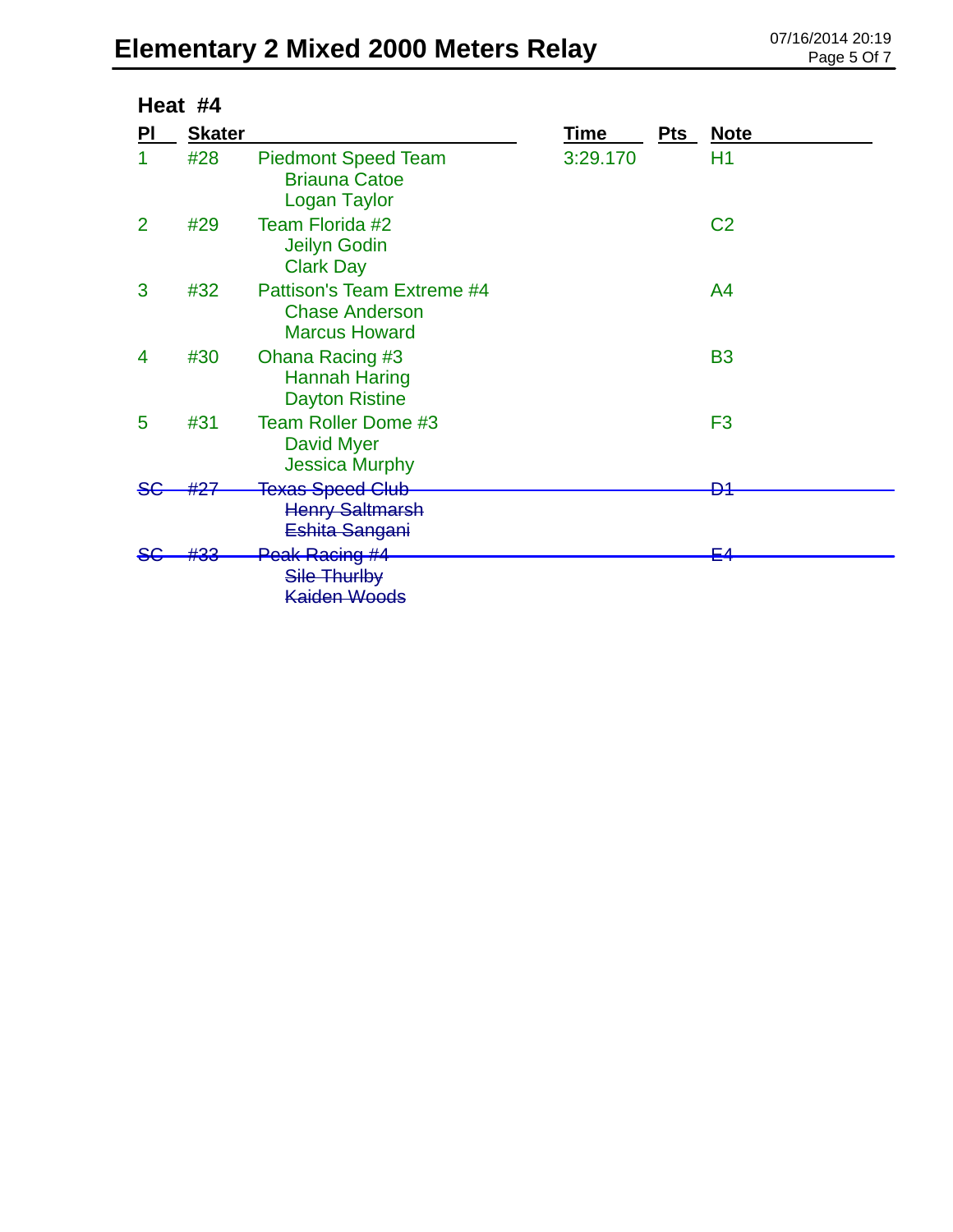### Elementary 2 Mixed 2000 Meters Relay **DRIG All Allementary 2 Mixed 2000 Meters Relay**

| Semifinals #1 |               |                                                                             |          |            |                  |
|---------------|---------------|-----------------------------------------------------------------------------|----------|------------|------------------|
| <b>PI</b>     | <b>Skater</b> |                                                                             | Time     | <b>Pts</b> | <b>Note</b>      |
|               | #28           | <b>Piedmont Speed Team</b><br><b>Briauna Catoe</b><br><b>Logan Taylor</b>   | 3:29.001 |            |                  |
| 2             | #1            | <b>Auburn Speed Team</b><br><b>Shya Saylor</b><br><b>Patrick Konecny</b>    |          |            |                  |
| 3             | #29           | Team Florida #2<br>Jeilyn Godin<br><b>Clark Day</b>                         |          |            |                  |
| 4             | #32           | Pattison's Team Extreme #4<br><b>Chase Anderson</b><br><b>Marcus Howard</b> |          |            |                  |
| 5             | #4            | Piedmont Speed Team #2<br><b>Heather Jimenez</b><br><b>Waylon Luckett</b>   |          |            |                  |
| DQ            | #5            | Southern Speed #3<br><b>Jayden Watts</b><br><b>Zander Mills</b>             |          |            | <b>Distanced</b> |